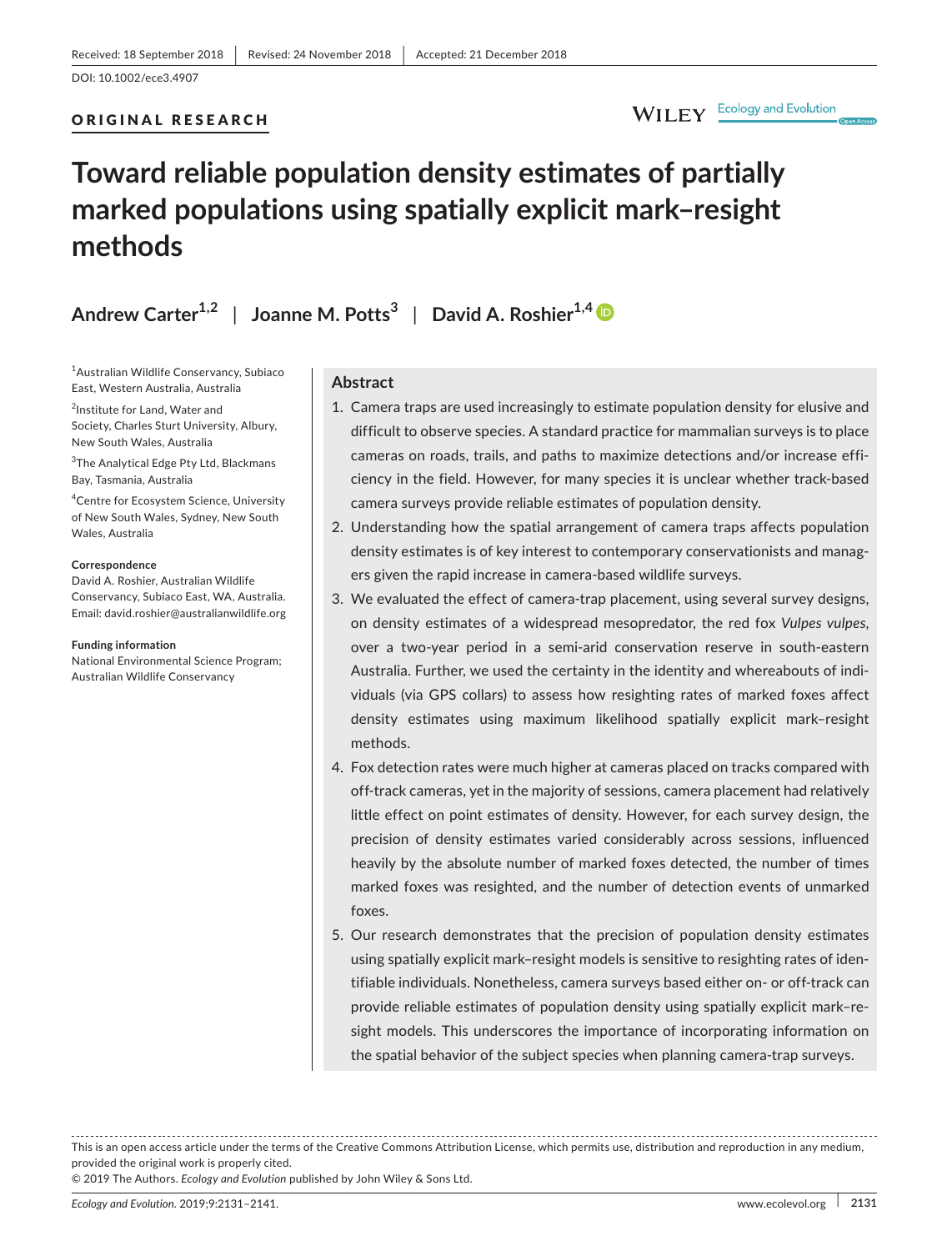#### **KEYWORDS**

camera trap, capture–recapture, fox, maximum likelihood, mesopredator, survey design, *Vulpes vulpes*

# **1** | **INTRODUCTION**

The reliable estimation of population densities is a key element of any conservation management strategy, whether the species of interest is a conservation asset or threat (Soisalo & Cavalcanti, 2006). Many species are elusive and difficult to observe due to behaviors such as nocturnality or because they occur at low densities. In such circumstances, camera traps are used increasingly to detect species presence and estimate density (Ordeñana et al., 2010; Sollmann, Gardner, Parsons et al., 2013; Towerton, Penman, Kavanagh, & Dickman, 2011). The most reliable methods for estimating population density use models that incorporate spatial attributes (geographic coordinates) of both the camera traps and where animals are recorded. Selecting the most appropriate method depends on whether animals are identifiable individually. If no individuals are identifiable, options include random encounter modeling (Rowcliffe, Field, Turvey, & Carbone, 2008), spatial presence–absence (Ramsey, Caley, & Robley, 2015), and *N*‐Mixture models (Jiménez et al., 2017; Royle, 2004). If a proportion of the population is identified individually, spatially explicit mark–resight (SEMR) methods are suitable (Rich et al., 2014; Sollmann, Gardner, Chandler et al., 2013; Sollmann, Gardner, Parsons et al., 2013), while spatially explicit capture–recapture (SECR) is appropriate if all animals recorded are identifiable (Alexander, Gopalaswamy, Shi, & Riordan, 2015; Bahaa‐el‐din et al., 2016; Borchers & Efford, 2008; Hearn et al., 2016; Royle & Young, 2008). Models are also available that combine data collection methods, for example, when animals cannot be identified uniquely (i.e., providing an encounter rate) but telemetry movement data are available for a portion of the population (e.g., Potts, Buckland, Thomas, & Savage, 2012; White & Shenk, 2001).

Regardless of the analytical method selected, the reliability of density estimates depends on appropriate survey design—an issue that has generally been undervalued in camera‐trap studies (Meek, Ballard, & Fleming, 2015). Camera placement is a fundamental design decision that affects detection probability, and some designs will introduce biases into density estimates. The only truly unbiased design is to position all cameras randomly within the study area, although this strategy can reduce detectability for some species as frequently used locations are not targeted, typically increasing the uncertainty of density estimates. Nonetheless, placing cameras on roads, trails, and paths is standard practice for surveying carnivores (e.g., Anile, Ragni, Randi, Mattucci, & Rovero, 2014; Meek, Ballard, Fleming, & Falzon, 2016; Sollmann et al., 2011); either for logistic reasons (e.g., to more efficiently survey large areas) or to maximize detections of elusive species that frequently utilize trails (Karanth & Nichols, 1998; Sollmann et al., 2011). Here, we examine the trade‐offs between camera placement and density estimation for a common

mesopredator with non‐distinctive pelage, the red fox *Vulpes vulpes*, in a semi‐arid conservation reserve in south‐eastern Australia.

In Australia, introduced mesopredators (foxes and feral cats *Felis catus*) have driven the decline or extinction of one‐third of the island continent's endemic terrestrial mammals (Doherty, Glen, Nimmo, Ritchie, & Dickman, 2016; Fleming et al., 2014; Woinarski, Burbidge, & Harrison, 2015). Where mesopredators threaten the survival of native species, reliable density estimates are important to formulate appropriate management strategies (e.g., population control vs. eradication) and evaluate efficacy of different management interventions (e.g., trapping vs. baiting vs. shooting). In this study, we assess the effect of camera‐trap placement on density estimates. Specifically, we compared maximum likelihood SEMR density estimates from three different spatial arrays of camera traps, including *on‐track grid*, *on‐track transect,* and *off‐track grid* (plus all cameras combined), to determine how the spatial arrangement of camera traps affects the precision of population density estimates. Moreover, we used the certainty in the identity and whereabouts of individuals (via GPS collars) to determine the rate of detection and non‐detection of marked foxes. The results inform future camera-trap survey designs for mesopredators and other wildlife, and provide insight into how resighting rates of identifiable individuals affect populations density estimates using SEMR models.

#### **2** | **MATERIALS AND METHODS**

#### **2.1** | **Study area**

Our study occurred at Scotia Sanctuary, a 64,659‐ha private conservation reserve in south‐western New South Wales, Australia (−33.15°S, 141.06°E; Figure 1) owned and managed by the Australian Wildlife Conservancy. The climate is semi‐arid with low and highly variable rainfall (spatially and temporally) that averages ~230 mm per year with high evapotranspiration (~1,500 mm/year) and low relative humidity (ave. ~20%; Australian Wildlife Conservancy, unpublished data). Cool winters (ave. max. <17°C) and hot summers (ave. max. >30°C) characterize the site, with annual temperature extremes ranging from −6 to 48°C. The landscape features stable east–west sand dunes of red sand and sandy solonized brown soil over clay (Westbrooke, Miller, & Kerr, 1998). Vegetation is dominated by three main communities: mallee *Eucalyptus* spp. open‐shrubland with a spinifex (*Triodia scariosa*) understorey, mallee open‐shrubland with a mixed‐shrub understorey (e.g., *Senna*, *Dodonaea* and *Eremophila* spp.), and *Casuarina pauper* woodland (Westbrooke et al., 1998). Red foxes are the largest predator present and their population in the study area was not subject to any form of population control during the project or in the six years prior.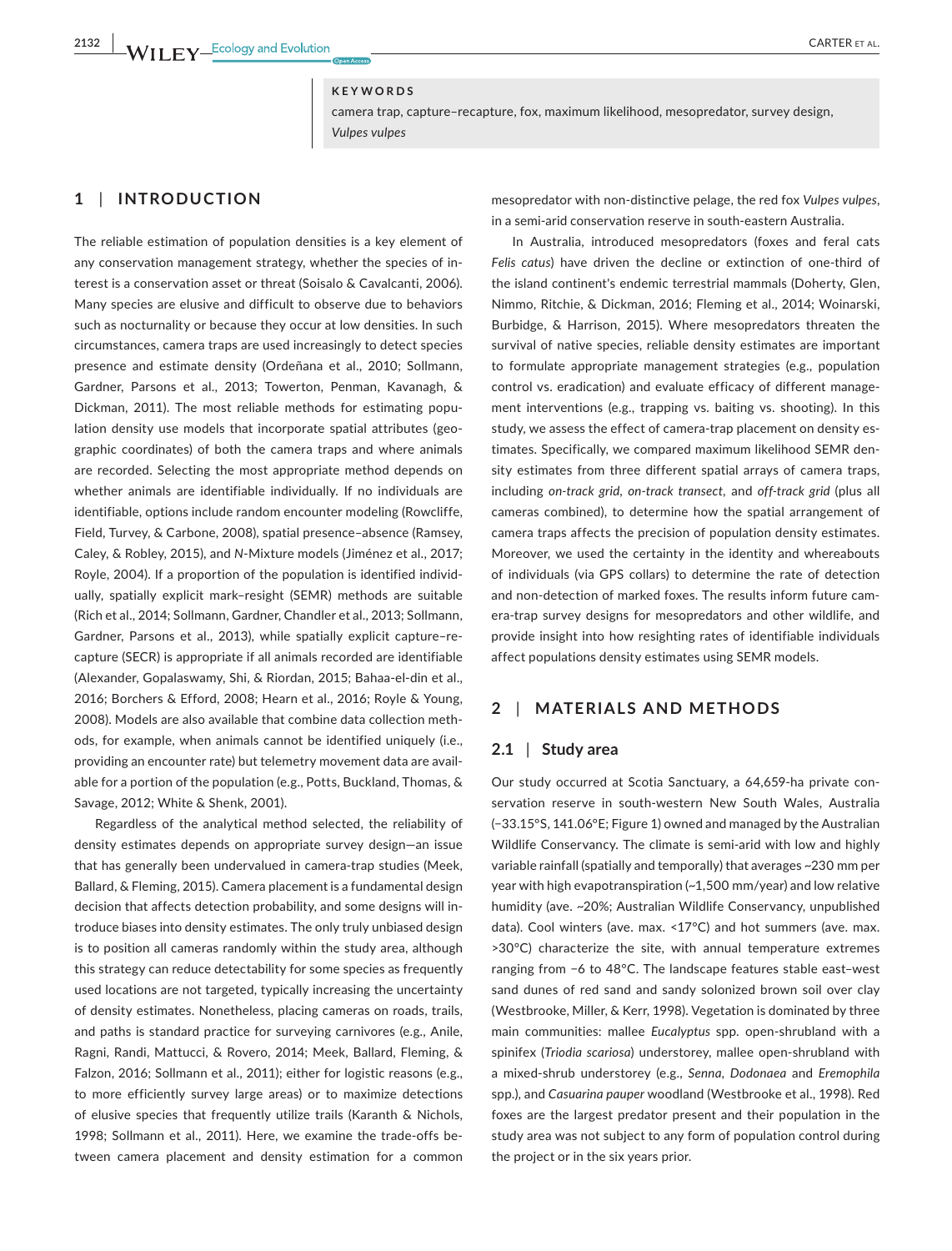

FIGURE 1 The study location within Australia (a), New South Wales (b), and Scotia Sanctuary (main figure)

# **2.2** | **Data collection**

To measure fox density, we used 107 camera traps with passive‐ infrared sensors (HC600; Reconyx, Holmen, WI, USA) distributed in three different "arrays" across a 14,000‐ha study area, namely *on‐track grid* (35 cameras; Figure 2a), *on‐track transect* (28 cameras; Figure 2b), and for a short period when additional resources were available, *off‐track grid* (35 cameras; Figure 2c). Nine additional

cameras were placed on tracks to provide extra spatial coverage (Figure 2d), although data from these cameras were used only for analyses where all three arrays were combined (see below). Camera placement in the grid arrays was determined by dividing the study area (14  $\times$  10 km) into 35 uniform grid cells (2  $\times$  2 km; 400 ha). For the *on‐track grid* array, one camera was placed on a track within each grid cell, as close to the center of the cell as possible. For the *off‐track grid* array, one camera was placed at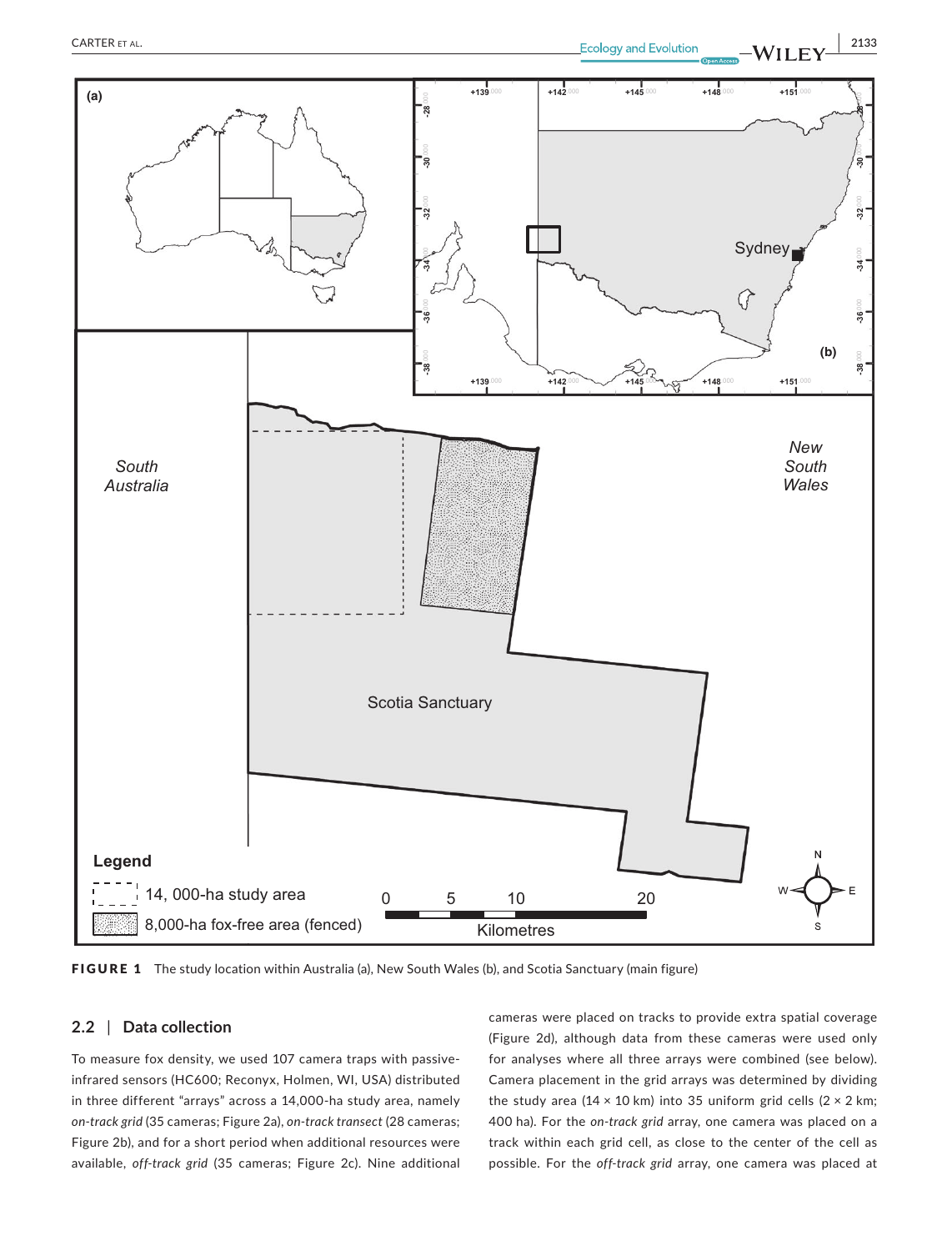

FIGURE 2 The four camera‐trap arrays used at Scotia Sanctuary, 2015–2017. (a) *on‐track grid* (35 locations); (b) *on‐track transect* (19 locations); (c) *off‐track grid* (35 locations), and (d) *all cameras* combined (98 locations, including nine supplementary cameras)

the centroid of each grid cell away from tracks. For the *on‐track transect* array, cameras were spaced at ~750‐m intervals along the length of a single track located along the approximate center of the study area. For the *on‐track transect* array, nine (of the 19) locations had paired cameras (i.e., one camera either side of the track) to provide information for a related study. Photographs of foxes recorded simultaneously by both paired cameras were recorded as one detection‐event only; hence, paired cameras had a higher detection probability than non‐paired cameras. Whether transect cameras were individual or paired was included as a covariate in the modeling process (see Section 2.4 below). The time spent in the field each month to keep cameras operational was recorded separately for each array.

We conducted 24 camera-trapping sessions at monthly intervals for the *on‐track grid* array. The first session commenced October 1, 2015, and the final commenced September 1, 2017. Trapping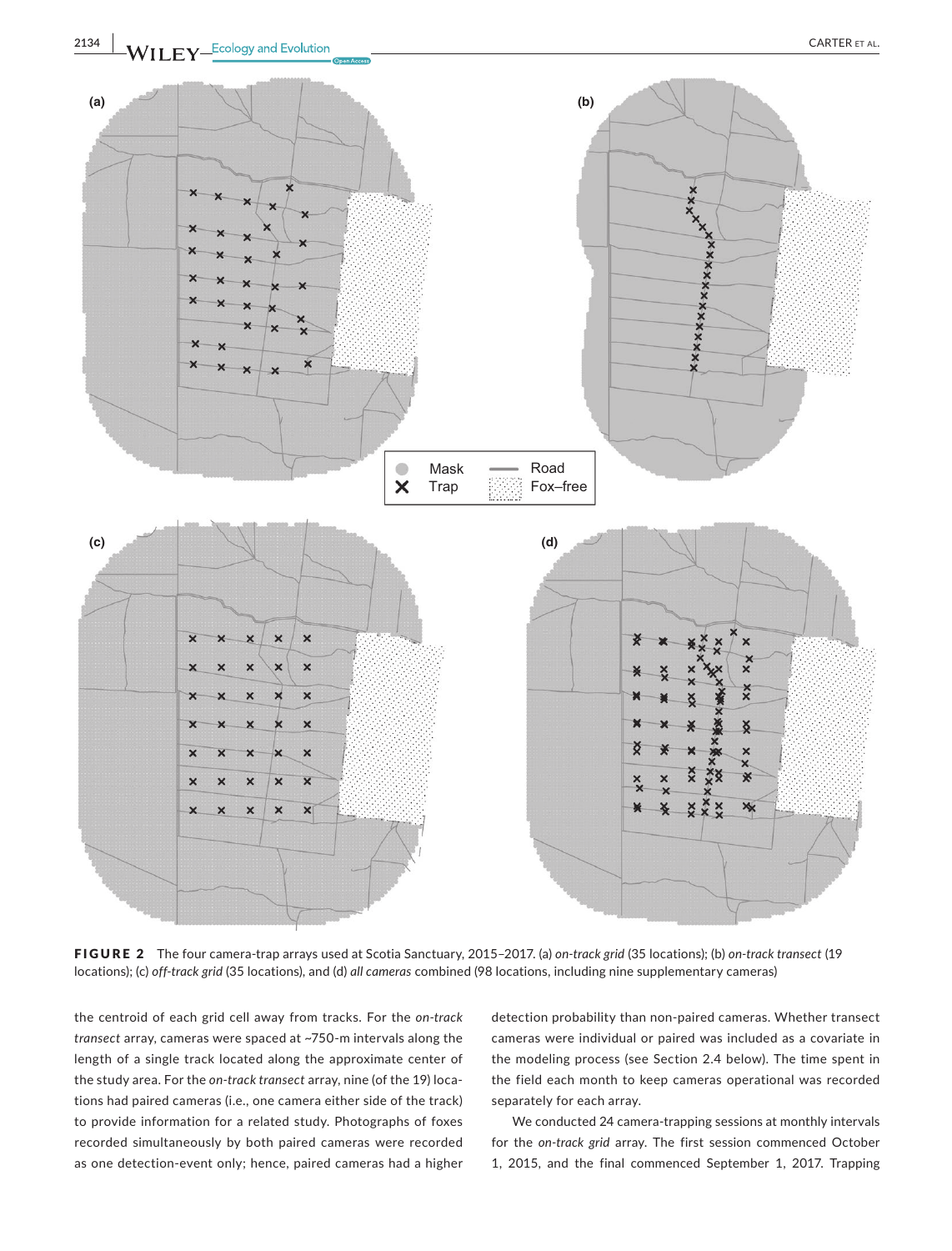sessions were the same for the *on-track transect* array and supplementary cameras, excluding April–May 2016 (i.e., a total of 22 sessions); while three trapping sessions were conducted for the *off‐track grid* array (July, August, September 2017). Each session consisted of 24 consecutive trapping occasions (i.e., 24‐hr periods from 09:00 to 08:59 hr) unless problems were noted with camera operability, whereby trap usage was accounted for in the analysis (see Section 2.4 below).

Cameras were attached to a galvanized steel post driven into the ground, with the sensor positioned 0.5 m above ground, aimed approximately 4.5 m away "down" the center of the track (i.e., ~22° relative to the track's edge). Cameras recorded five consecutive images when triggered, with no time delay, and high image quality and trigger sensitivity. Images were stamped with camera location, date, and time. Cameras recorded monochromatic images at night and color images during the day under ambient light. No baits or lures were used at cameras.

#### **2.3** | **Identification of individual foxes**

Due to their uniform pelage, individual red foxes cannot be identified reliably from photographs unless marked artificially (Guthlin, Storch, & Kuchenhoff, 2014). To identify individuals on camera-trap images, we fitted 28 foxes with GPS collars (Q4000E; Telemetry Solutions, Concord, CA, USA) over a three‐year period: seven foxes October 2015–March 2016, 10 foxes July–December 2016, and 11 foxes June–September 2017. Collars operated for approximately four months (before being programmed to detach from foxes automatically) and recorded location fixes at 20‐min intervals between 17:00 and 09:00 hr and at 96‐min intervals between 09:00 and 17:00 hr. Individual foxes were identified in camera‐trap images by comparing the image's time stamp with all available GPS data (additional details provided in Supporting Information Appendix S1).

#### **2.4** | **Data analysis**

Spatially explicit mark–resight (SEMR) models were fitted to the camera‐trap data using the "secr" library (v. 3.1.3; Efford, 2017a) in R (v. 3.4.3; R Core Team, 2017). In SEMR models, four pieces of information are required:

- 1. total number of identifiable (i.e., marked) animals available for detection in each session. Here, this was known, since the number of foxes fitted with GPS collars in the survey region was known;
- 2. location of traps at which animals can be detected. Here, this varied with trapping array, and varying trap usage (i.e., which cameras were operational and when) was accounted for in the analysis;
- 3. location at which identifiable animals were detected in each session. Here, marked foxes could move freely between camera traps and therefore be detected at multiple trap locations during each

occasion. The identity of all marked foxes in photographs was determined with certainty by cross‐checking with location data from GPS collars (see Appendix S1); and

4. number of detection events of unidentified individuals at each camera‐trap location. Here, since all marked foxes were known and identifiable on photographs, all detection events of unmarked foxes were considered detection events of unidentified individuals.

We did not include the marking process in the models (i.e., the capturing of foxes to deploy GPS collars). Consequently, our data set contained some zero‐only encounter histories for foxes that were marked but never detected at any of the camera traps on any of the sampling occasions.

Four separate analyses were conducted, including (a) *on‐track grid* array only, (b) *on‐track transect* array only, (c) *off‐track grid* array only, and (d) all three arrays combined (including nine supplementary cameras).

For SEMR analyses, it is assumed that tags are not lost, which was true for GPS collars in our study. It is also assumed animal home ranges are circular and that home‐range centers are distributed in space according to a Poisson point process.

For SEMR analyses, a habitat mask is required to constrain the likelihood for computational purposes, defining a region around the trap locations beyond which the probability of detecting it is essentially zero. The mask also restricts home‐range centers to occurring in true habitat only. If activity centers are assumed to occur in non‐ habitat, density estimates are biased low (i.e., animals are believed to occur within a region larger than reality). In our study, a habitat mask was created using a 4,000 m buffer around the trap locations in each survey, with inaccessible habitat removed (i.e., an 8,000‐ha fenced region that excludes foxes). The choice of a 4,000 m buffer was based on GPS location data that indicated foxes rarely moved beyond this distance.

With SEMR analyses, marked individuals are assumed to be a random sample of the larger population. Using the capture history of a marked individual, a capture function can be estimated that is conceptually consistent with a detection function in Distance Sampling approaches (Buckland et al., 2001), such that the probability of detecting an animal is assumed to be a radially declining function of the distance between an animal's (unknown) home‐range center and the (known) trap location. The capture function can take many shapes (19 capture functions are currently available within the "secr" library; v. 3.1.3; Efford, 2017a) and is typically defined by two parameters: *g*0, the probability of being trapped if the animal's home range is centered on a trap (i.e., distance between the trap and home‐range center is zero) and *σ*, a spatial scale parameter. In the current study, three null capture functions were investigated (the half‐normal, hazard‐rate, and exponential, whereby *g*0 and *σ* were constant) and the form with the lowest Akaike's Information Criterion was used thereafter (AIC, Buckland, Burnham, & Augustin, 1997). Once the form of the capture function was determined, the importance of different explanatory variables on *g*0 and *σ* was explored. Since the 24‐day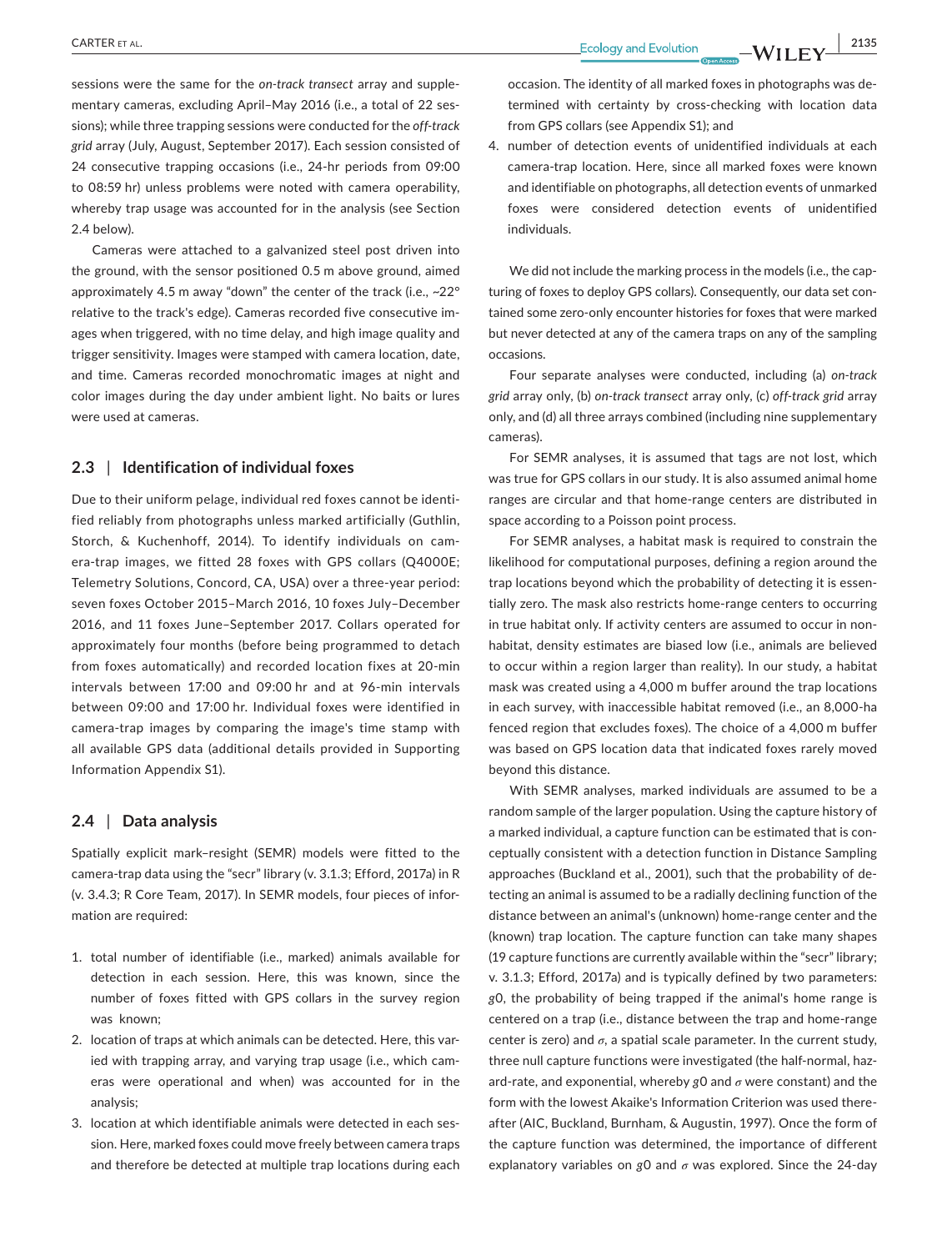**2136 WII FY** Ecology and Evolution **and Experiment CARTER ET AL.** 

trapping sessions were separated into daily intervals (occasions), we could investigate if there was a behavioral effect, whereby the capture function parameters could vary if the fox had been detected on any previous occasion during the current session (i.e., a learned response, *b*) or the occasion immediately prior (i.e., a transient response, *B*). We also investigated if detectability changed linearly with time (*T*) or with occasion (*t*). For the *on‐track transect* array, a trap‐level covariate for whether the trap had one or two cameras was investigated, and for the *all cameras* combined array, a trap‐ level covariate for whether the trap was set on- or off-track was investigated.

Currently, all SEMR models in "secr" are closed‐population models, so we analyzed each session separately. Estimates of fox density for each session were selected from AIC model‐averaged estimates for the nine models fitted to the data (or 10 or 11 models for *on‐track transect* and *all cameras* combined arrays, respectively).

# **3** | **RESULTS**

Across the duration of the 24‐month study, foxes were widespread throughout the study area, being detected at all locations in the *on‐track grid* (35 trap locations), *on‐track transect* (19 trap locations), and supplementary camera (9 trap locations) arrays. During the three sessions (months) that the *off‐track grid* array was active, foxes were detected at 63% (22/35) of trap locations. When marked foxes were present for an entire session (i.e., 24‐day period), on average 26% (range 0%–100%) of those foxes were not detected by any cameras, despite their GPS data overlapping the camera arrays. Two marked foxes were never detected on camera even though they were present for 44 and 77 days (i.e., occasions), respectively. The average number of resightings of marked individuals within a session was 3 (range 0–25; for foxes present for the complete session).

For the *on-track grid* array, there were a total of 1,562 detection events across 24 trapping sessions, of which 1,264 and 298 were of unidentified and identified individuals, respectively. Detection events peaked for marked and unmarked foxes in July 2016 and June–July 2017 (Figure 3a, see Supporting Information Table S1 for capture information by session), coinciding with the fox mating period in south‐eastern Australia. No marked individuals were detected on cameras in March, April, June 2016 or March 2017, despite there being 4, 2, 2, and 3 marked foxes available for detection during these surveys, respectively. Consequently, density estimates using SEMR models for these sessions were not obtained (Figure 4).

For the *on‐track transect* array, there were a total of 865 detection events across 22 sessions, of which 662 and 203 were of unidentified and identified individuals, respectively. As per the *on‐track*  *grid* array, peaks in capture events occurred in July 2016 and June– July 2017 (Figure 3b, see Supporting Information Table S2 for capture information by session). For every session, at least one marked fox was captured by one of the 19 cameras, albeit often only once or twice (i.e., October and November 2015, December 2016, January and March 2017, Supporting Information Table S2). Density was not estimated for April–May 2016 as no *on‐track transect* trapping was undertaken (Figure 4).

For the *off‐track grid* array, there were a total of 41 detection events across three sessions (July, August, September 2017), of which 28 and 13 were of unidentified and identified individuals, respectively. There were 12 or 13 marked foxes available for detection in each of the three sessions, of which only two were detected, four times only, in July 2017; two were detected, once each, in August 2017; and four were detected, a total of seven times, in September 2017. For the three sessions (July, August, September 2017), there were only 9, 11 and 8 detection events of unmarked foxes in total, respectively (see Supporting Information Table S3 for capture information by session).

Data for all three arrays (plus nine supplementary cameras) combined are presented in Figure 3c (see also, Supporting Information Table S4). In total, there were 2,773 detection events across 24 sessions (37,137 trap nights), of which 2,226 and 547 were of unidentified and identified individuals, respectively. No marked individuals were detected on cameras in April 2016, despite two marked foxes being available for detection and 840 trap nights being undertaken. Consequently, density estimates using SEMR models for that session were not obtained (Figure 4).

In all analyses, a half‐normal capture function was selected and density estimates were model averaged across all fitted models (*on‐ track grid*, *off‐track grid = 9* models; *on‐track transect = 10* models; *all cameras = 11* models). Model selection output for the *all cameras* array is provided in Supporting Information Table S5. Estimates of fox density for each camera array and session are presented in Figure 4 and Supporting Information Tables S1–S4. In general, point estimates of density were similar across the trapping arrays, regardless of session (Figure 4). Where point estimates differed, there was a corresponding discrepancy in the number of marked and unmarked foxes detected between the trapping arrays.

The time spent in the field each month to keep cameras operational (i.e., maintain batteries and memory cards) varied markedly for the different camera arrays. Each month (session), an average of 2 hr 37 min was spent on the *on‐track transect* array; 10 hr 01 min on the *on‐track grid* array; 27 hr 02 min on the *off‐track grid* array; and 39 hr 41 min when *all cameras* were combined. The average distance between *off‐track grid* cameras and the nearest road was 426 m (range 30–994 m)—meaning ~30 km of off‐track walking was required each time the 35 cameras were visited. Time spent charging batteries and processing images is not presented here.

FIGURE 3 Plot of the number of detection events for marked and unmarked foxes in each session, along with the number of marked foxes present and the number of marked foxes actually detected. (a) *on‐track grid* array (24 sessions), (b) *on‐track transect* array (22 sessions), and (c) *all cameras* combined (24 sessions). See text for *off‐track grid* array (three sessions). N.B. the *y*‐axis scale varies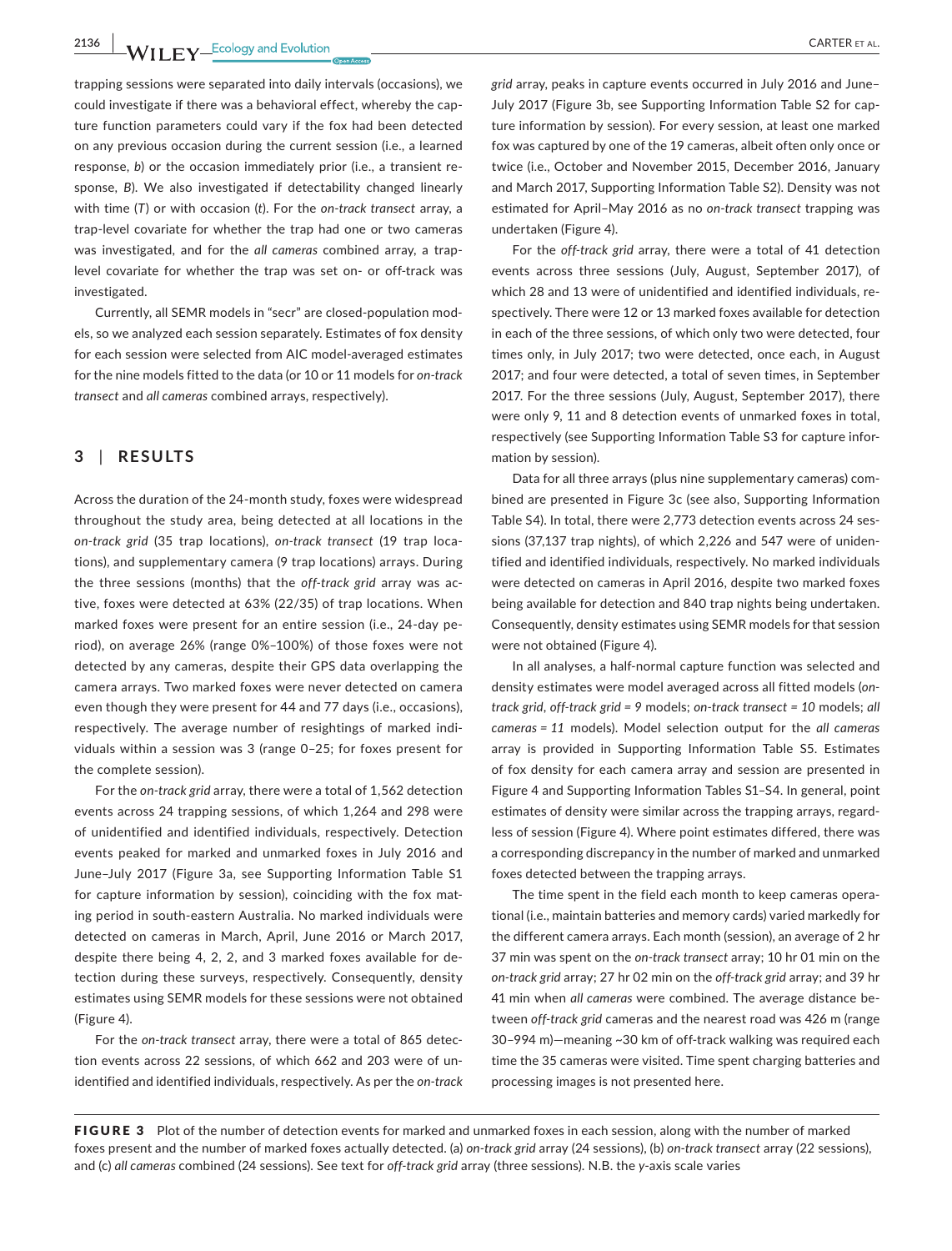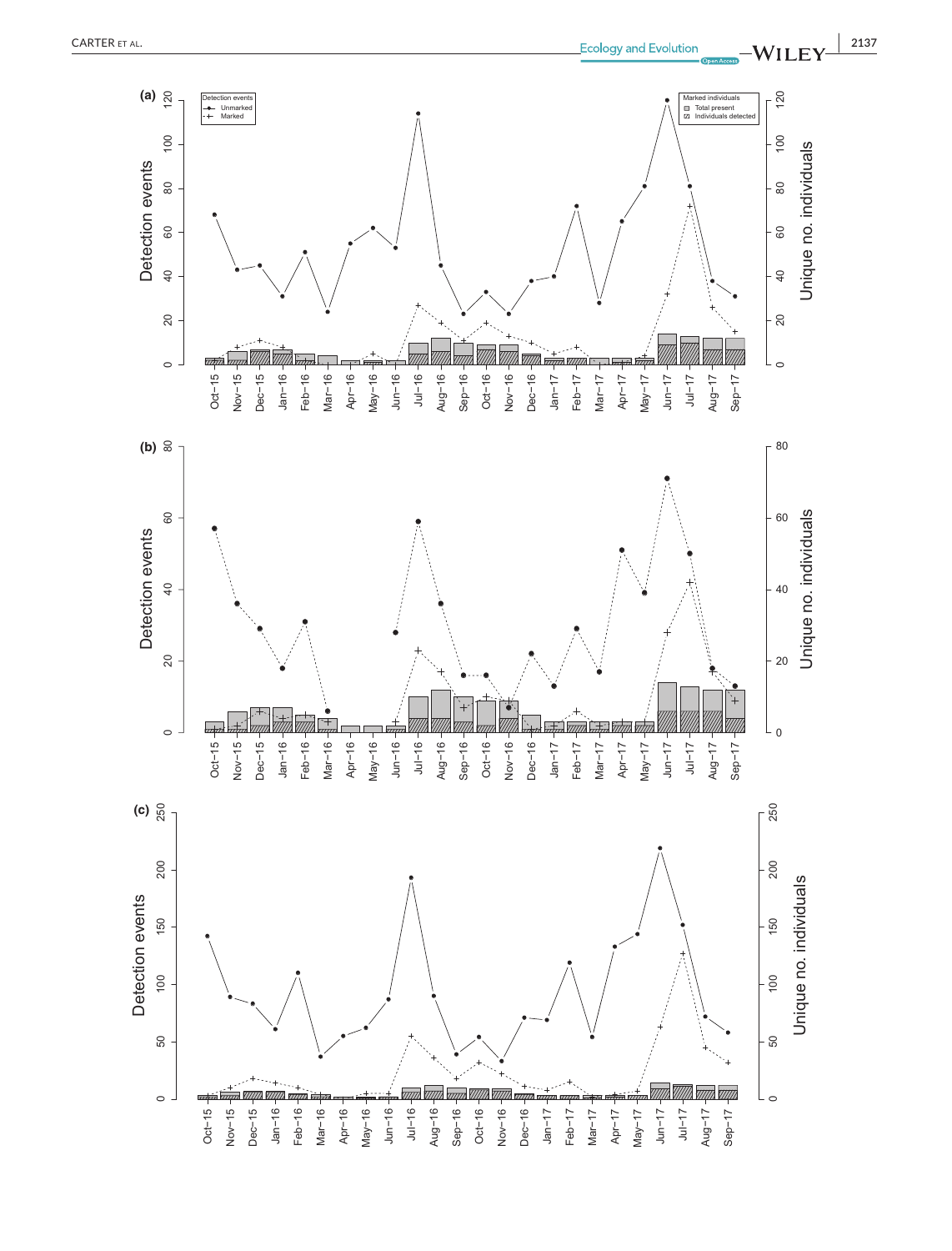

FIGURE 4 Plot of estimated fox density ±95% confidence intervals. (a) on-track grid array (24 sessions trapped but estimates available for 20), (b) *on‐track transect* array (22 sessions), (c) *off‐track grid* array (three sessions), and (d) *all cameras* combined (24 sessions trapped but estimates available for 23). N.B. plot (b) November 2015 + 95% CI = 5.67

## **4** | **DISCUSSION**

Most camera‐trap studies that generate density estimates using SECR‐based methods report on species with distinctive spots or stripes (e.g., felids) that enable individual identification from photographs (Rowcliffe et al., 2008; Wearn & Glover‐Kapfer, 2017). For species lacking uniquely identifiable pelage such as red foxes (Guthlin et al., 2014), standard SECR methods cannot be applied readily. In our study, a subset of foxes had GPS collars fitted, which enabled detection events from photographs of marked foxes to be assigned to individual animals; hence, there was no ambiguity in the identity of marked-fox detection events. Consequently, we use this certainty in the identity and whereabouts of individuals to present an analysis based on maximum likelihood mark–resight SECR methods (i.e., SEMR), to investigate how the spatial configuration of camera‐trap surveys influence estimates of population density.

During our two‐year study, more than 100 camera traps were deployed in three spatial arrays and 28 foxes were captured and marked individually. In total, there were 2,773 detection events across 24 survey sessions and 37,137 trap nights. Despite our large survey effort, on average 26% of marked foxes were not detected

in any given month even though GPS data indicated they were resident within the study area. In total, less than 20% of detection events were of marked foxes and point estimates of density were similar across the trapping arrays (Figure 4). Regardless of the trapping array, the 95% confidence intervals were always wider (i.e., uncertainty was greater) when (a) there were more detection events of unmarked foxes, (b) few marked foxes were detected, or (c) there were few resightings of marked foxes. For example, in October 2016, there were 10 detection events of two marked foxes on the *on‐track transect* array, yet on the *on‐track grid* array there was 19 detection events of seven marked foxes. This led to much narrower confidence intervals in density estimate for the *on‐track grid* array (*̂ D* = 0.06 foxes per km<sup>2</sup> , 95% CI: [0.03, 0.12], Supporting Information Table S1) compared to the *on‐track tran‐ sect a*rray ( $\hat{D}$  = 0.11 foxes per km<sup>2</sup>, 95% CI: [0.03, 0.39], Supporting Information Table S2 and see Figure 4). Similarly, in October 2015, estimates from both the *on‐track grid* array and the *on‐track tran‐ sect* array were very uncertain: in both instances, few marked foxes were present and there were few detections of those individuals, yet detection events of unmarked foxes were high on both arrays (68 and 57, respectively; see Figure 4, Supporting Information Tables S1 and S2).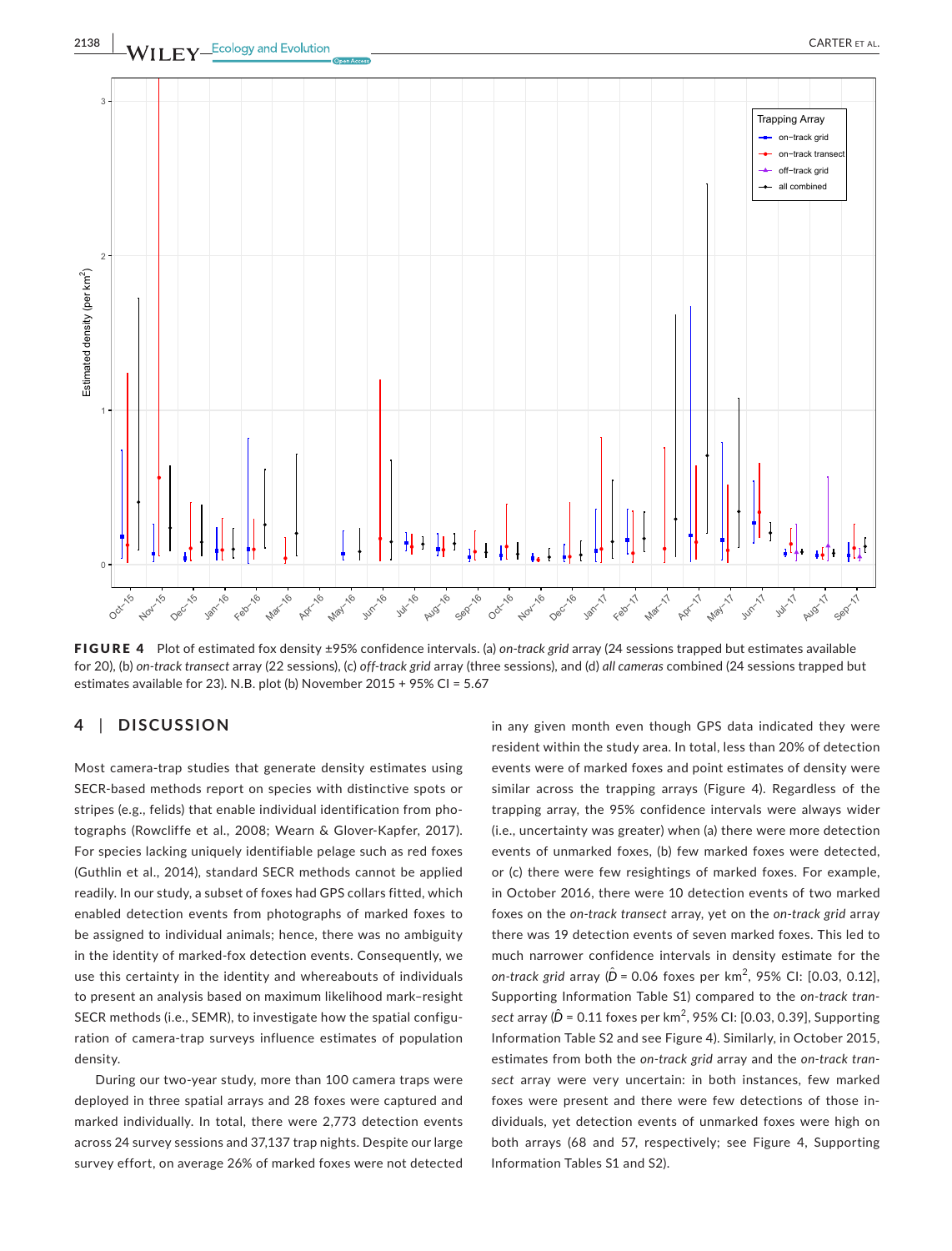**|** CARTER et al. **2139**

The *all cameras* combined array typically produced density estimates with greater precision than either of the on-track arrays individually (e.g., January, July–December 2016, June–September 2017). However, in some instances when marked foxes were not detected on either array (or by the supplementary cameras), the estimates from the *all cameras* combined array were less precise than the individual on‐track arrays. This is because, despite greater survey effort being used across the *all cameras* array, the number of detection events of marked foxes did not increase (e.g., March 2016, March 2017; Figure 4).

During July–September 2017 (winter/spring) when three different survey designs operated concurrently, the median estimated density across the three sessions was 0.06 foxes per  $km^2$  (CI range = 0.02-0.14) for *on-track grid* cameras, 0.07 foxes per km<sup>2</sup> (CI range = 0.02–0.56) for *off‐track grid* cameras, 0.11 foxes per km<sup>2</sup> (CI range = 0.03–0.26) for *on‐track transect* cameras, and 0.08 foxes per km<sup>2</sup> (CI range = 0.05–0.17) when data from *all cameras* were combined. We found that *g*0—the probability of being trapped if the animal's home range is centered on a trap—was higher when cameras were set on tracks but the magnitude of this difference was mostly small (<0.03) and varied by session (Supporting Information Table S5).

The spatial arrangement of camera traps was found to greatly influence the number of detection events of both marked and unmarked foxes, regardless of session (Figure 3), which in turn, influenced the precision of the estimates of fox density (Figure 4). In several instances, the *on‐track transect* array detected marked animals, yet in the same session, the *on‐track grid* array detected nothing (March, June 2016, and March 2017), which meant density estimates for the on-track grid array could not be obtained in those sessions. Placing cameras along a single transect (e.g., road/trail), as in the *on‐track transect* array, is generally considered poor survey design because any density gradient (due to road/trail effects) cannot be estimated, since no survey effort is placed away from the transect. We found that point density estimates from the *on‐track transect* array were broadly similar to estimates from the *on‐track grid*, but mostly had greater uncertainty (Figure 4).

To examine the effect of placing cameras off-track, for three trapping sessions when additional resources were available, we compared the *on‐track grid* array with an *off‐track grid* array. The spacing between cameras (35 in both grids) was approximately the same, but the number of detection events in the *off‐track grid* was much lower: 41 compared to 263 detections for the *on‐track grid* in the same period. In two of the three sessions (July and August 2017), the density estimates were broadly similar on both grids but the confidence limits were much wider for the *off‐track grid* (Figure 4). Conversely, in September 2017 when detection events of marked foxes on *off‐ track grid* cameras increased, the confidence interval for that array was narrower than both the *on‐track grid* and *on‐track transect* arrays.

Considering only sessions in which uncertainty was lowest (i.e., July–November 2016 and July–September 2017), density estimates ranged between 0.05 and 0.14 foxes per  $km<sup>2</sup>$  when all data were combined. Comparisons with other research are difficult as there are only two published studies that use camera traps to derive density estimates for foxes in Australia. Moreover, both studies were based on substantially shorter survey periods and used different analytical approaches because no foxes were uniquely identifiable. First, Silvey, Hayward, and Gibb (2015) estimated density to be 3.0 foxes per  $km^2$ , in the same area as the current study, using camera traps and random encounter models (Rowcliffe et al., 2008). Silvey et al. (2015) assumed a movement vector of 2.5 km per day for foxes, whereas data from 24 foxes fitted with GPS collars at Scotia show mean movement to be 14 km per day (Andrew Carter & David Roshier., unpublished data). Such a large difference in movement rates would substantially lower the density estimate of Silvey et al. (2015). This emphasizes the sensitivity of models to parametrization and the need for context-appropriate data for reliable estimation of density.

Second, Ramsey et al. (2015) used camera traps to estimate fox density in the Grampians National Park in south‐eastern Australia using a spatially explicit presence–absence model. Like random encounter models (Rowcliffe et al., 2008), a major practical advantage of this method is that it does not require identification of individual animals. The survey area (10,000 ha) and sampling‐session duration (35 days) of Ramsey et al. (2015) were similar to the current study, and the density estimate of 0.22 foxes per  $km^2$  was within the range of estimates from our overall study; albeit higher than in any of the periods identified above with low uncertainty. The density estimate of Ramsey et al. (2015) was derived from a single 35‐day sampling session, compared with our study which incorporated 24 sampling sessions over a two-year period. When interpreting fox density estimates from short-term studies, it should be noted that red foxes are influenced by seasonality (Marks, 2001), with activity and density varying throughout the year in response to their life cycle and breeding pattern.

For the development of an operational means to estimate density, the amount of effort to deploy and maintain cameras is a key consideration when evaluating camera‐trap survey design (De Bondi, White, Stevens, & Cooke, 2010; Silveira, Jácomo, & Diniz‐ Filho, 2003; Welbourne, MacGregor, Paull, & Lindenmayer, 2015). In our study, the field time requirements for the *off‐track grid* were 2.7 times greater than for the on-track grid and >10 times greater than for the *on‐track transect* array. *Off‐track grid* cameras required more time because ~30 km of off-track walking was required each time the 35‐camera array was visited. In contrast, *on‐track grid* and *on‐track transect* cameras were placed along roads and could be accessed more efficiently.

Our research provides the first long-term study of red fox density combining camera traps and spatially explicit density estimation methods. Our findings demonstrate the tension between deployment of unbiased designs and the practicalities of reducing uncertainty around density estimates. That is, the need to ensure that camera placement enables frequent resightings of uniquely identifiable individuals out-weighs concerns about the magnitude of unknown biases associated with placing cameras on roads, tracks, or trails. The comprehensive track network in our study area enabled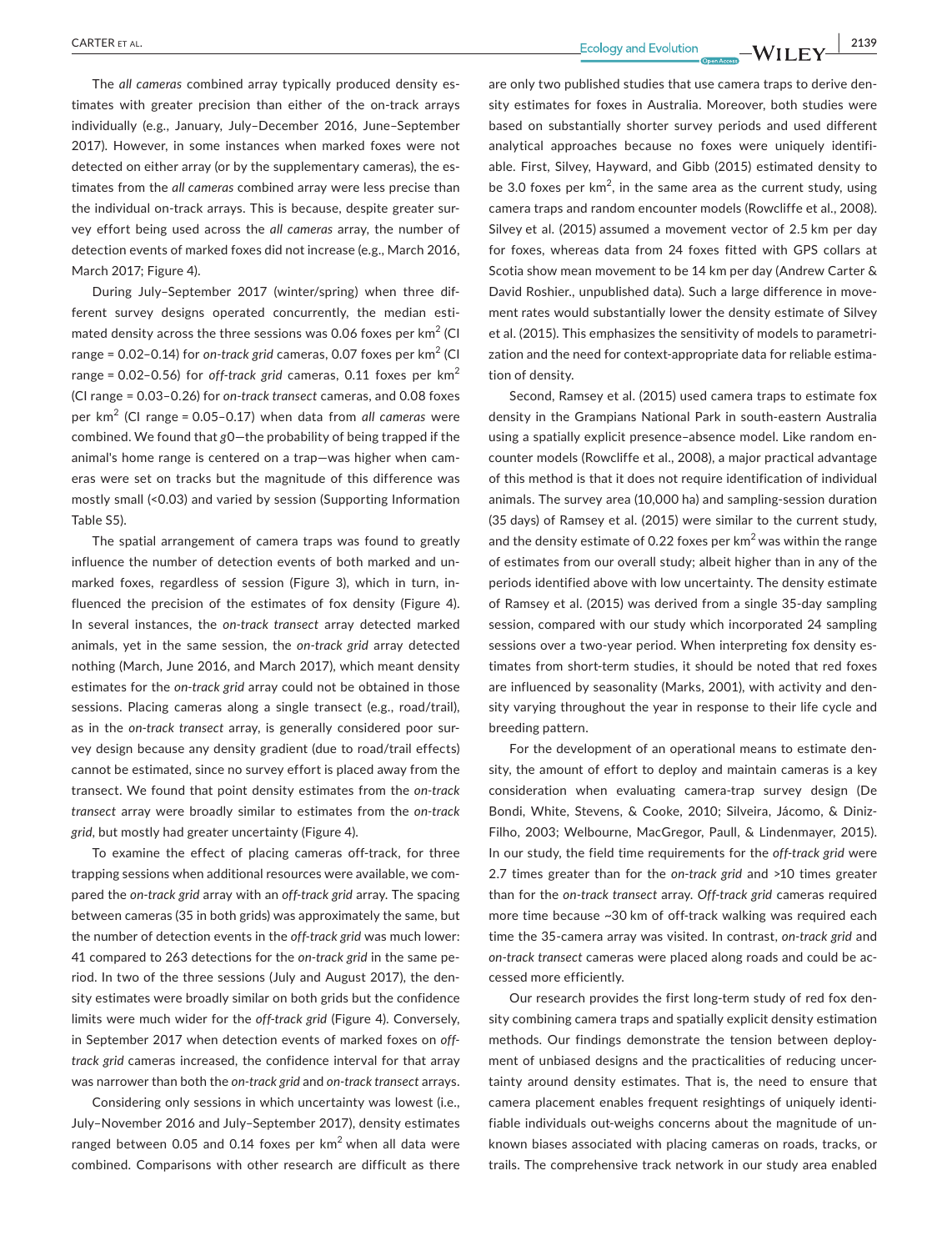**2140 LEV LEV LEV ECOLUT EV ECOLUT EV CARTER ET AL.** 

an explicit comparison of biased (*on‐track grid*, *on‐track transect*) and unbiased survey designs (*off‐track grid*), and all arrays could produce relatively precise estimates if resightings of marked foxes were sufficiently high. Variation in precision associated with different survey designs may be exacerbated further if different individuals or classes within a population have different microhabitat preferences, as has been shown in studies of large felids (e.g., Cheyne, Stark, Limin, & Macdonald, 2013; Sollmann et al., 2011; Sollmann, Linkie, Haidir, & Macdonald, 2014). This underscores the importance of incorporating information on the spatial behavior and/or preferences of the subject species prior to commencing camera‐trap surveys, to ensure camera placement maximizes exposure to the population. Our findings suggest that wherever populations exist at low densities, an appropriate survey design is that which maximizes the likelihood that uniquely identifiable individuals will be detected and resighted because the reduced uncertainty in the estimator that this delivers will likely outweigh biases associated with any particular survey design.

Presently, there is limited capacity to incorporate animal movement information obtained from telemetry into mark–resight models within a maximum likelihood framework (Efford, 2017b, 2018; Efford & Hunter, 2018). Also, all mark–resight models in "secr" are closed‐population models. In future research, we will explore open‐ population models and compare how incorporating GPS movement data into mark–resight analyses influences estimates of density using both Bayesian methods (e.g., Sollmann, Gardner, Parsons et al., 2013) and by extending trapping point transects to include animal movement (Potts et al., 2012).

#### **ACKNOWLEDGMENTS**

This study was an initiative ofthe Australian Wildlife Conservancy's science program. Funding was provided by supporters of AWC with additional support from the Australian Government's National Environmental Science Program through the Threatened Species Recovery Hub. Research complied with NSW OEH Scientific Licence No. SL100473. We thank John Kanowski, David Ramsey and two anonymous referees for providing comments that improved the manuscript, plus AWC staff and volunteers for fieldwork assistance. Discussions with Brendan Wintle provided the impetus for the "off-track" deployment of cameras.

#### **AUTHOR CONTRIBUTIONS**

AC and DR conceived the ideas and designed the methodology; AC collected the data; JP managed the data analysis; AC and DR led the writing of the manuscript. All authors contributed critically to the drafts and gave final approval for publication.

#### **DATA ACCESSIBILITY**

The data are archived at the Movebank Data Repository [\(https://www.da](https://www.datarepository.movebank.org)[tarepository.movebank.org](https://www.datarepository.movebank.org)) as "Carter and Roshier (2019) Red fox (*Vulpes* 

*vulpes*)—Scotia,NSWAustralia". [https://doi.org/10.5441/001/1.72hh609t.](https://doi.org/10.5441/001/1.72hh609t) Access to the data has been embargoed until 01/01/2020.

#### **ORCID**

*David A. Roshier* <https://orcid.org/0000-0002-8151-8447>

#### **REFERENCES**

- Alexander, J. S., Gopalaswamy, A. M., Shi, K., & Riordan, P. (2015). Face value: Towards robust estimates of snow leopard densities. *PLoS ONE*, *10*, e0134815.
- Anile, S., Ragni, B., Randi, E., Mattucci, F., & Rovero, F. (2014). Wildcat population density on the Etna volcano, Italy: A comparison of density estimation methods. *Journal of Zoology*, *293*, 252–261. [https://](https://doi.org/10.1111/jzo.12141) [doi.org/10.1111/jzo.12141](https://doi.org/10.1111/jzo.12141)
- Bahaa‐el‐din, L., Sollmann, R., Hunter, L. T. B., Slotow, R., Macdonald, D. W., & Henschel, P. (2016). Effects of human land‐use on Africa's only forest‐dependent felid: The African golden cat *Caracal aurata*. *Biological Conservation*, *199*, 1–9. <https://doi.org/10.1016/j.biocon.2016.04.013>
- Borchers, D. L., & Efford, M. G. (2008). Spatially explicit maximum likelihood methods for capture–recapture studies. *Biometrics*, *64*, 377– 385. <https://doi.org/10.1111/j.1541-0420.2007.00927.x>
- Buckland, S. T., Anderson, D. R., Burnham, K. P., Laake, J. L., Borchers, D. L., & Thomas, L. (2001). *Introduction to distance sampling*. Oxford, UK: Oxford University Press.
- Buckland, S. T., Burnham, K. P., & Augustin, N. H. (1997). Model selection: An integral part of inference. *Biometrics*, *53*, 603–618. [https://doi.](https://doi.org/10.2307/2533961) [org/10.2307/2533961](https://doi.org/10.2307/2533961)
- Carter, A., & Roshier, D. A. (2019). *Movement data of red fox (Vulpes vul‐ pes)*. Scotia NSW, Australia: Movebank Data Repository. Retrieved from <https://www.movebank.org/>
- Cheyne, S., Stark, D., Limin, S., & Macdonald, D. (2013). First estimates of population ecology and threats to Sunda clouded leopards *Neofelis diardi* in a peat‐swamp forest, Indonesia. *Endangered Species Research*, *22*, 1–9. <https://doi.org/10.3354/esr00525>
- De Bondi, N., White, J. G., Stevens, M., & Cooke, R. (2010). A comparison of the effectiveness of camera trapping and live trapping for sampling terrestrial small‐mammal communities. *Wildlife Research*, *37*, 456–465. <https://doi.org/10.1071/WR10046>
- Doherty, T. S., Glen, A. S., Nimmo, D. G., Ritchie, E. G., & Dickman, C. R. (2016). Invasive predators and global biodiversity loss. *Proceedings of the National Academy of Sciences*, *113*, 11261–11265. [https://doi.](https://doi.org/10.1073/pnas.1602480113) [org/10.1073/pnas.1602480113](https://doi.org/10.1073/pnas.1602480113)
- Efford, M. G. (2017a). *secr: Spatially explicit capture–recapture models*. R package version 3.1.3. Retrieved from [https://CRAN.R-project.org/](https://CRAN.R-project.org/package=secr) [package=secr](https://CRAN.R-project.org/package=secr)
- Efford, M. (2017b). *Vignette: Telemetry data in secr 3.0*. Retrieved from <https://www.otago.ac.nz/density/pdfs/secr-telemetry.pdf>
- Efford, M. (2018). *Vignette: Data input for secr*. Retrieved from[https://](https://cran.r-project.org/web/packages/secr/vignettes/secr-datainput.pdf) [cran.r-project.org/web/packages/secr/vignettes/secr-datainput.pdf](https://cran.r-project.org/web/packages/secr/vignettes/secr-datainput.pdf)
- Efford, M. G., & Hunter, C. M. (2018). Spatial capture–mark–resight estimation of animal population density. *Biometrics*, *74*, 411–420. [https://](https://doi.org/10.1111/biom.12766) [doi.org/10.1111/biom.12766](https://doi.org/10.1111/biom.12766)
- Fleming, P. A., Anderson, H., Prendergast, A. S., Bretz, M. R., Valentine, L. E., & Hardy, G. E. S. (2014). Is the loss of Australian digging mammals contributing to a deterioration in ecosystem function? *Mammal Review*, *44*, 94–108.
- Guthlin, D., Storch, I., & Kuchenhoff, H. (2014). Is it possible to individually identify red foxes from photographs? *Wildlife Society Bulletin*, *38*, 205–210.
- Hearn, A. J., Ross, J., Bernard, H., Bakar, S. A., Hunter, L. T. B., & Macdonald, D. W. (2016). The first estimates of marbled cat *Pardofelis*